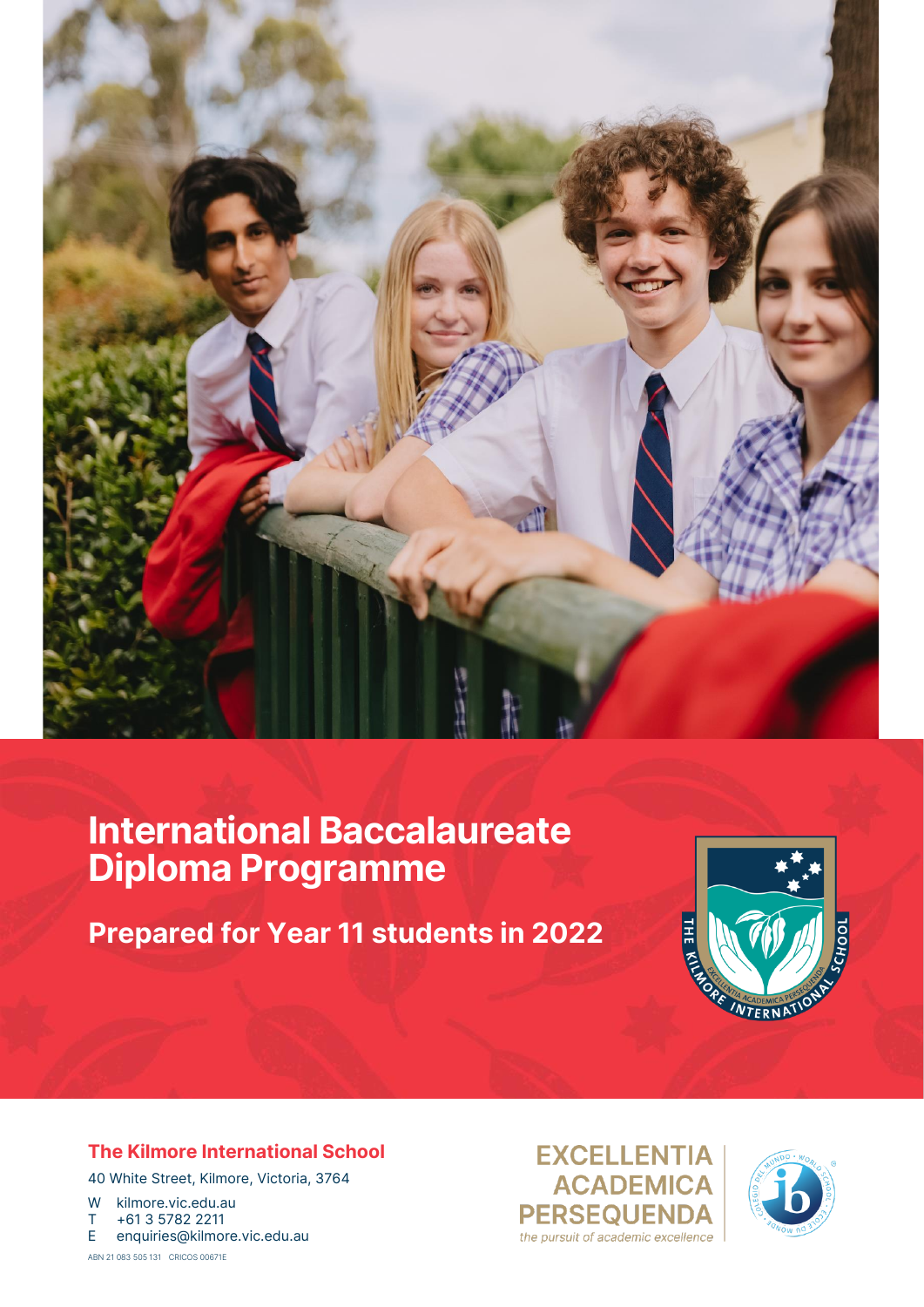# Table of Contents

| <b>Welcome to the IBDP</b>                      | 3  |
|-------------------------------------------------|----|
| <b>IB mission statement</b>                     | 4  |
| <b>The IB Diploma Programme</b>                 | 5  |
| <b>The IB Diploma Award</b>                     | 6  |
| The Award of the IB Diploma                     | 6  |
| <b>Diploma Matrix</b>                           | 7  |
| <b>Extended Essay (EE)</b>                      | 7  |
| <b>Theory of Knowledge (TOK)</b>                | 8  |
| <b>Creativity, Activity, Service (CAS)</b>      | 9  |
| <b>ManageBac</b>                                | 10 |
| <b>IB General Regulations</b>                   | 11 |
| <b>Examinations and Assessments in the IBDP</b> | 12 |
| <b>Promotion</b>                                | 13 |
| 2022 IB Deadlines calendar                      | 15 |
| <b>Extra support</b>                            | 15 |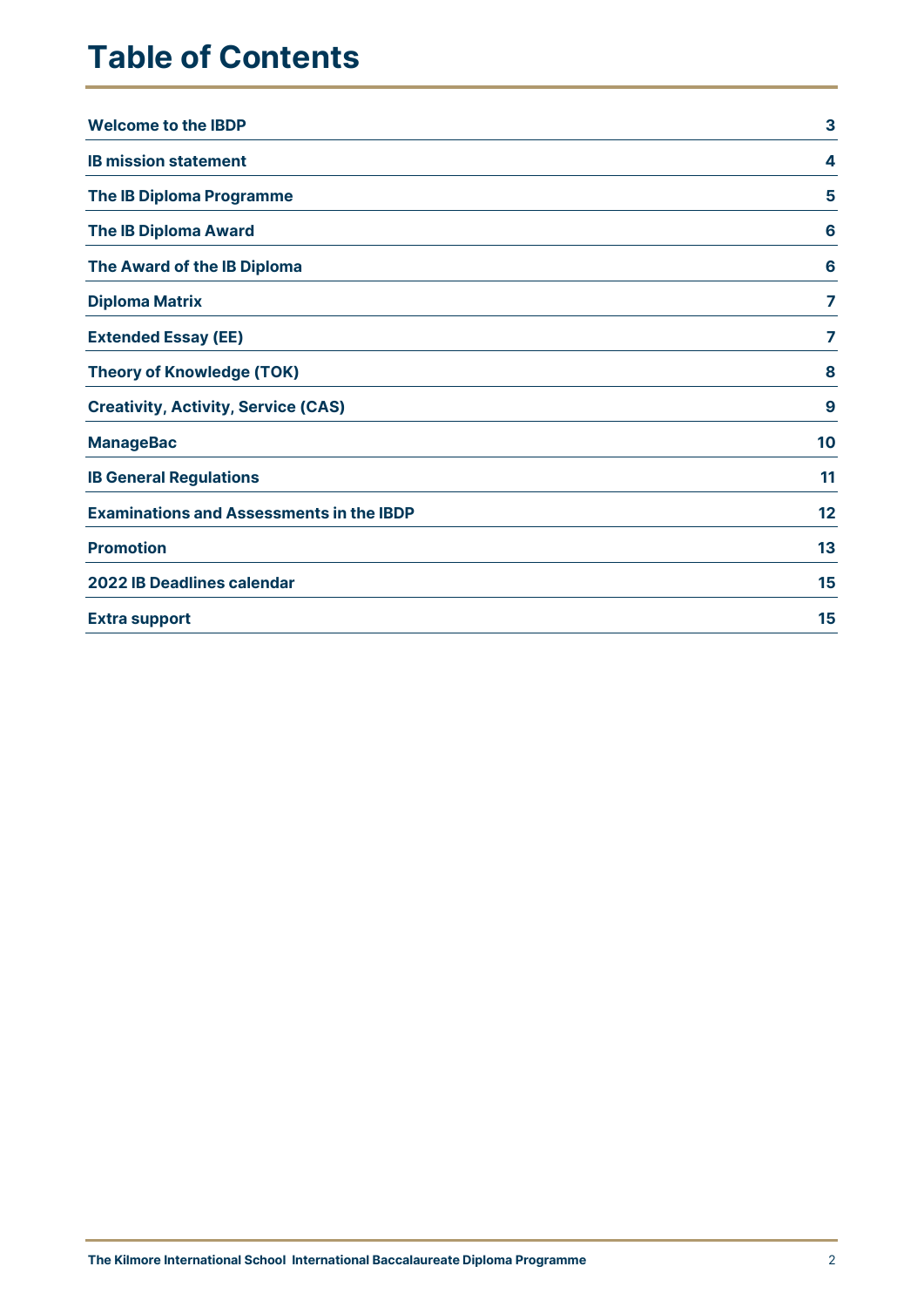### <span id="page-2-0"></span>Welcome to the IBDP

The Kilmore International School is an IB World School (IBWS) that takes great pride in delivering the International Baccalaureate Diploma Programme (IBDP) at Years 11 and 12. This entails a trust in our school community that we all understand, follow, facilitate and promote the IB principles and philosophies. These principles seek to "develop internationally minded people who, recognising their common humanity and shared guardianship of the planet, help to create a better and more peaceful world". They are most easily represented by the IB Learner Profile, a list of qualities that encapsulates the essence of what a true IB student is and the young people we are sending into the global arena. Understanding our aims is a key to success for students and their families.

Staff at our School are trained in their subject areas to deliver the IB subject courses. Many of them are examiners in these subjects and work collaboratively to excel in their fields. This translates into a commitment to developing the knowledge and skills of their students. We all aim for best results but success is subject to the needs of our individual students and their future goals. To this end, we approach the IB with a focus on Academic Care, a concept that takes into account the personal needs of students as well as their academic needs.

Academic Care is given inside and outside of the classroom. It is represented in the Homeroom programme, the informal conversations during recess and lunchtime, the focused tutorials after school and the after-hours questions answered via email. In this way, students are always learning and always growing.

This handbook includes information that all year IBDP students and their parents must know. It contains specific details about assessments and academic requirements.

All relevant and required documents are located on the School website. While it may be easier to read them online independently, I encourage you to discuss and plan together, and to ask questions during these important years, to help the School establish the partnership needed for your child's future path. We model the IB Learner Profile by being communicators and by becoming knowledgeable, by reflecting on choices and making principled decisions. We are all on the same journey and each of us has a key role to play in the success of our young adults.

#### Ms Deanna Krilis

IBDP Coordinator [Deanna.Krilis@kilmore.vic.edu.au](mailto:Deanna.Krilis@kilmore.vic.edu.au)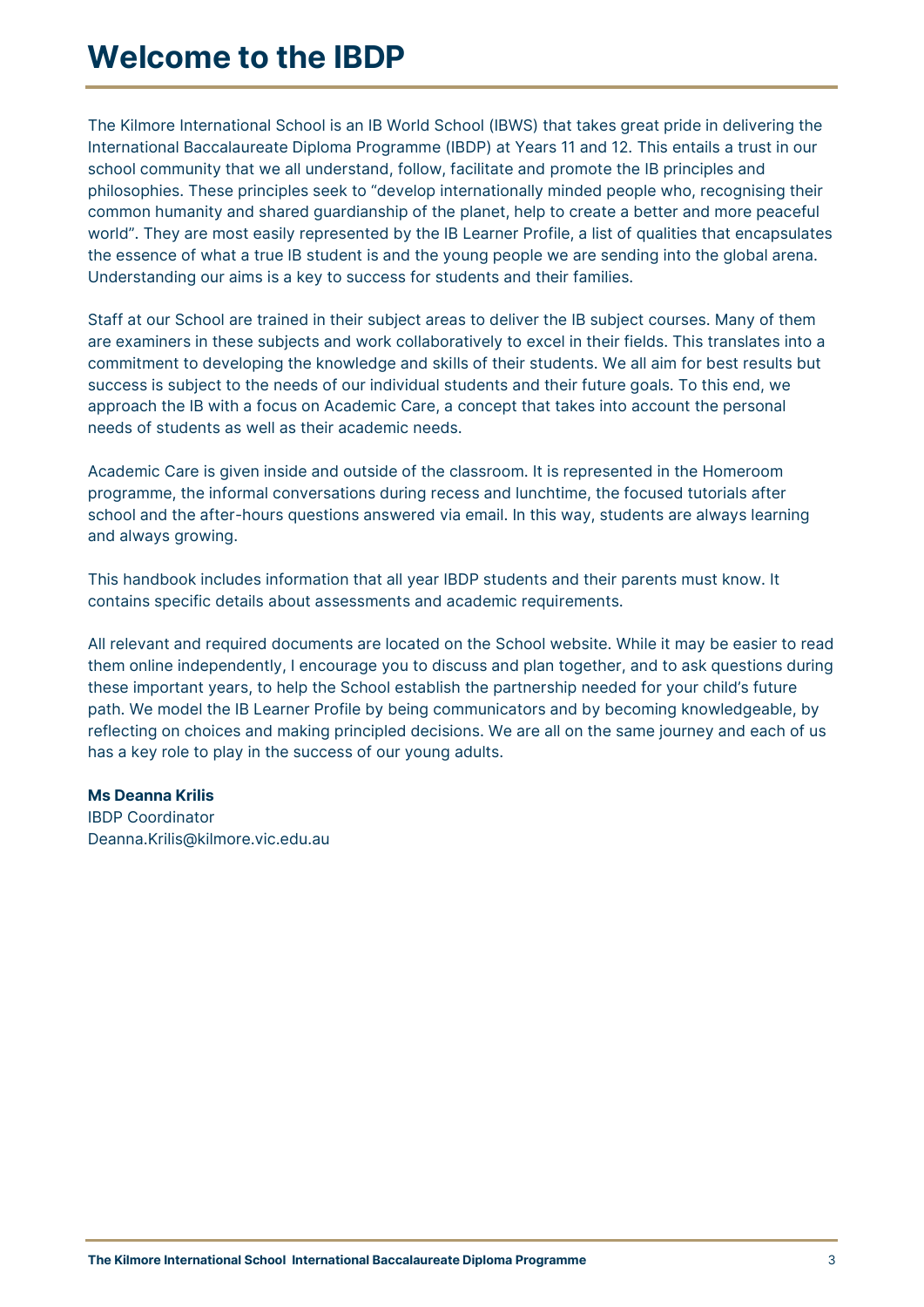### <span id="page-3-0"></span>IB mission statement

The International Baccalaureate aims to develop inquiring, knowledgeable and caring young people who help to create a better and more peaceful world through intercultural understanding and respect. To this end the organisation works with schools, governments and international organisations to develop challenging programmes of international education and rigorous assessment. These programmes encourage students across the world to become active, compassionate and lifelong learners who understand that other people, with their differences, can also be right.

#### The IB Learner Profile

The aim of all IB programmes is to develop internationally minded people who, recognising their common humanity and shared guardianship of the planet, help to create a better and more peaceful world.

| <b>Inquirers</b>   | They develop their natural curiosity. They acquire the skills necessary to conduct<br>inquiry and research and show independence in learning. They actively enjoy<br>learning and this love of learning will be sustained throughout their lives.                                                      |
|--------------------|--------------------------------------------------------------------------------------------------------------------------------------------------------------------------------------------------------------------------------------------------------------------------------------------------------|
|                    | Knowledgeable They explore concepts, ideas and issues that have local and global significance. In<br>so doing, they acquire in-depth knowledge and develop understanding across a<br>broad and balanced range of disciplines.                                                                          |
| <b>Thinkers</b>    | They exercise initiative in applying thinking skills critically and creatively to recognise<br>and approach complex problems, and make reasoned, ethical decisions.                                                                                                                                    |
|                    | Communicators They understand and express ideas and information confidently and creatively in<br>more than one language and in a variety of modes of communication. They work<br>effectively and willingly in collaboration with others.                                                               |
| <b>Principled</b>  | They act with integrity and honesty, with a strong sense of fairness, justice and<br>respect for the dignity of the individual, groups and communities. They take<br>responsibility for their own actions and the consequences that accompany them.                                                    |
| <b>Open-minded</b> | They understand and appreciate their own cultures and personal histories, and are<br>open to the perspectives, values and traditions of other individuals and<br>communities. They are accustomed to seeking and evaluating a range of points of<br>view, and are willing to grow from the experience. |
| <b>Caring</b>      | They show empathy, compassion and respect towards the needs and feelings of<br>others. They have a personal commitment to service, and act to make a positive<br>difference to the lives of others and to the environment.                                                                             |
| <b>Risk-takers</b> | They approach unfamiliar situations and uncertainty with courage and forethought,<br>and have the independence of spirit to explore new roles, ideas and strategies.<br>They are brave and articulate in defending their beliefs.                                                                      |
| <b>Balanced</b>    | They understand the importance of intellectual, physical and emotional balance to<br>achieve personal well/being for themselves and others.                                                                                                                                                            |
| <b>Reflective</b>  | They give thoughtful consideration to their own learning and experience, are able to<br>assess and understand their strengths and limitations in order to support their<br>learning and personal development.                                                                                          |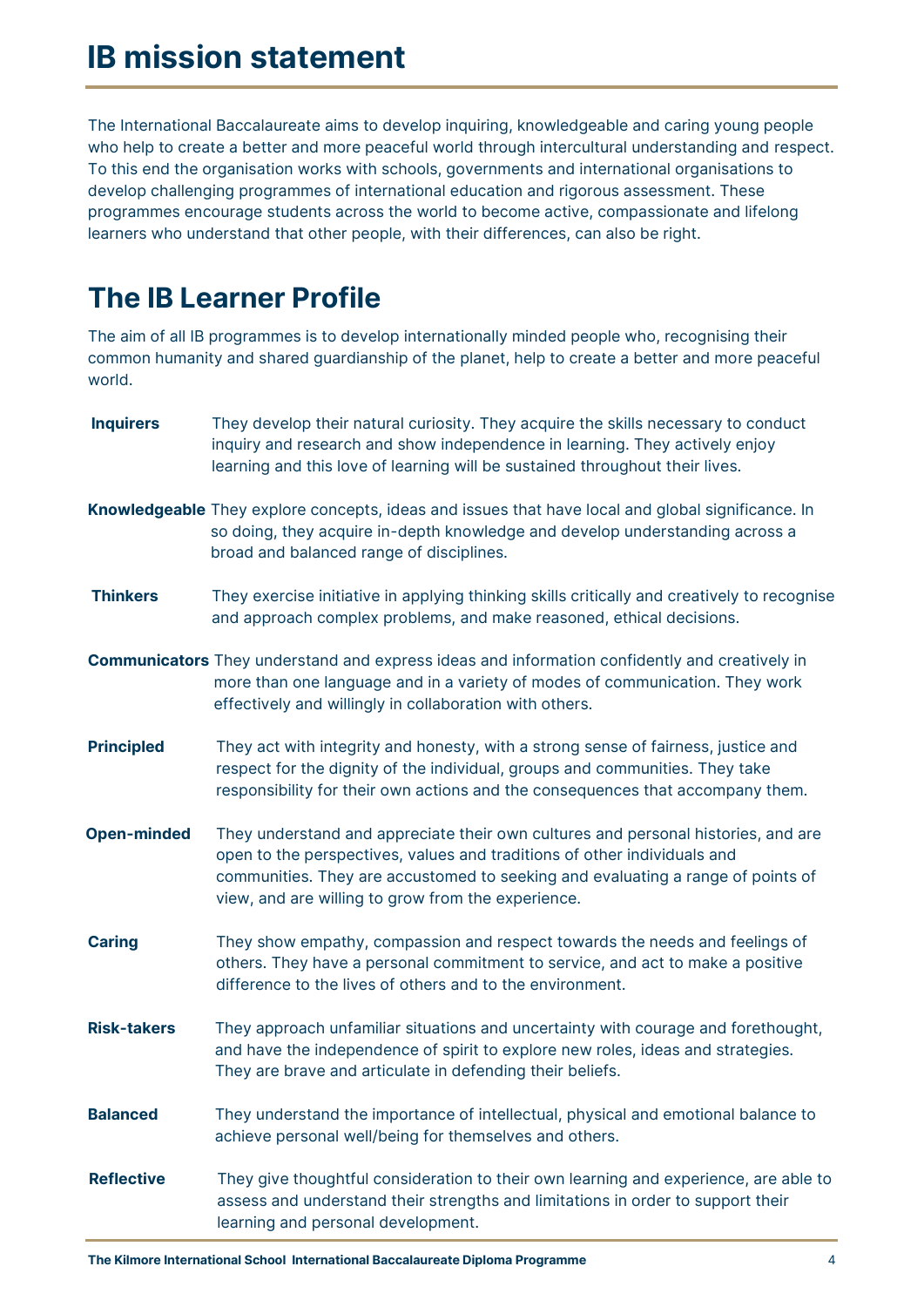# <span id="page-4-0"></span>The IB Diploma Programme

The curriculum is modelled by a circle with six academic areas surrounding the three core requirements.



Over the course of the two-year programme, students:

- study six subjects chosen from the six subject groups
- complete an extended essay
- follow a theory of knowledge course (TOK)
- participate in creativity, activity, service (CAS)

Normally, three of the six subjects are studied at higher level (courses representing 240 teaching hours).

The remaining three subjects are studied at standard level (courses representing 150 teaching hours).

#### Core Requirements:

- 1. Extended essay (EE)
- 2. Theory of Knowledge (TOK) –this course represents 100 hours of teaching
- 3. Creativity, Activity and Service (CAS)

#### Assessment:

- Each subject is graded on a scale of 1 (minimum) to 7 (maximum)
- Three additional points can be gained from a student's performance in the Extended Essay and Theory of Knowledge.
- All subjects have an internal assessment component; with final examinations in most subjects (Visual Arts has different examination procedures).
- The CAS requirement must be satisfactorily completed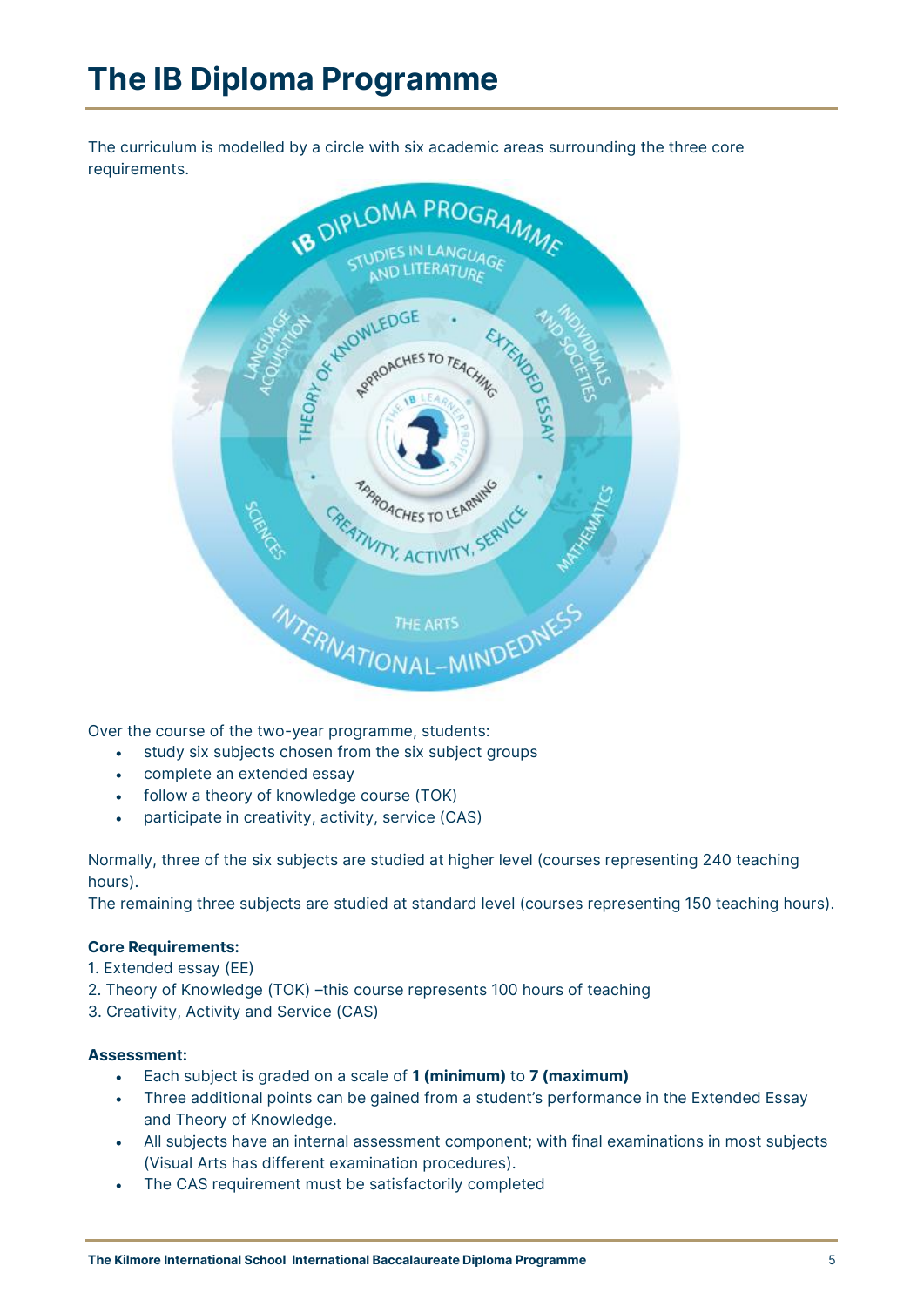<span id="page-5-0"></span>Successful IB Diploma candidates will receive an IB Diploma and a document entitled "Diploma Programme (DP) Results" listing the total IB Diploma point's score, the subject grades, confirmation of the completion of all CAS requirements and any points awarded and individual grades for the combination of theory of knowledge and the extended essay. These results are usually released by the IB through IBIS at the beginning of January after the November examination session.

A bilingual diploma will be awarded to a successful candidate who fulfils one or both of the following criteria:

- Completion of two languages selected from group 1 with the award of a grade 3 or higher in both
- Completion of one of the subjects from group 3 or group 4 in a language that is not the same as the candidate's nominated group 1 language. The candidate must attain a grade 3 or higher in both the group 1 language and the subject from group 3 or 4.

The following cannot contribute to the award of a bilingual diploma:

- A school-based syllabus
- A subject taken by a candidate in addition to the six subjects for the diploma.

#### <span id="page-5-1"></span>The Award of the IB Diploma

The award of the Diploma requires a minimum total of 24 points (with a maximum of 45 points possible), and:

- The satisfactory completion of the Extended Essay (EE), TOK and CAS
- The completion of one subject from each of the six groups with at least three, and not more than four, of the subjects at Higher Level and the others at Standard Level

To be a successful IB Diploma student, it is necessary to be punctual both to classes and to school, to have an excellent attendance record, and to complete work on time and to an appropriate standard. In all courses, students must complete mandatory coursework assignments; typically, this coursework amounts to 25% of the final grade for each course, although in some cases it may be higher or lower. The key to doing this work to an acceptable standard is organisation, and the importance of keeping to internal deadlines cannot be stressed enough.

The Diploma will be awarded to a candidate whose total score is at least 24 points, provided all the following requirements have been met:

- 1. CAS requirements have been met
- 2. Candidate's points total or are greater than 24

3. An N has not been given for theory of knowledge, extended essay or for a contributing subject. [This would occur if academic misconduct is detected]

- 4. A grade E has not been awarded for one or both of theory of knowledge and the extended essay.
- 5. There is a no grade 1 awarded in a subject/level
- 6. Grade 2 has not been awarded three or more times (HL or SL)
- 7. Grade 3 or below has not been awarded four or more times (HL or SL)

8. Candidate has gained 12 points or more on HL subjects (for candidates who register for four HL subjects, the three highest grades count)

9. Candidate has gained 9 points or more on SL subjects (candidates who register for two SL subjects must gain at least 5 points at SL)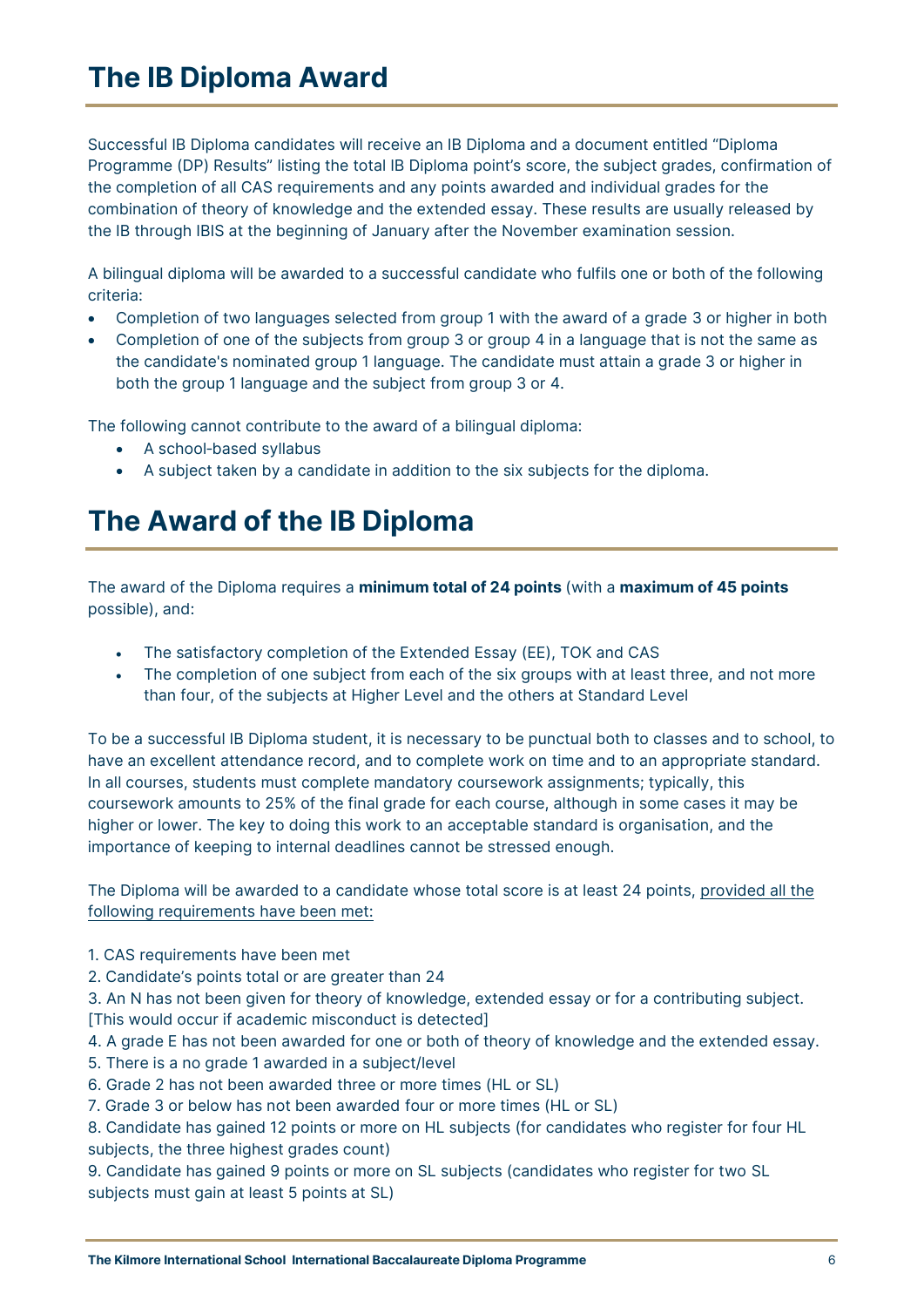# <span id="page-6-0"></span>Diploma Matrix

The following matrix shows how the bonus points are allocated, from the TOK and EE marks. These points are in addition to the conditions above:

| TOK / EE    | A                        | B              | C              | D              | E              |
|-------------|--------------------------|----------------|----------------|----------------|----------------|
|             |                          |                |                |                |                |
| A           | 3                        | 3              | $\overline{2}$ | $\overline{2}$ |                |
| B           | 3                        | $\overline{2}$ | $\overline{2}$ | 1              | <b>Failing</b> |
| $\mathbf c$ | $\overline{2}$           | $\overline{2}$ | 1              | $\Omega$       | condition      |
| D           | $\overline{2}$           | 1              | $\overline{0}$ | $\Omega$       |                |
| Е           | <b>Failing condition</b> |                |                |                |                |

Therefore, A + E combination results in zero points and a failing condition.

### <span id="page-6-1"></span>Extended Essay (EE)

The extended essay of 4,000 words offers the opportunity for IB students to investigate a topic of special interest, usually one of the student's six DP subjects, and acquaints them with the independent research and writing skills expected at university. It is intended to promote high-level research and writing skills, intellectual discovery and creativity – resulting in approximately 40 hours of work. It provides students with an opportunity to engage in personal research on a topic of their choice, under the guidance of a supervisor. This leads to a major piece of formally presented, structured writing of no more than 4,000 words, in which ideas and findings are communicated in a reasoned and coherent manner, appropriate to the subject. It is recommended that students follow the completion of the written essay with a short, concluding interview – vice voce – with the supervisor. In countries where normally interviews are required prior to acceptance for employment or for a place at university, the extended essay had proved to be a valuable stimulus for discussion.

At our School, students and EE supervisors collaborate through ManageBac to record data, research, analysis and reflections regarding the EE process. These records allow supervisors to evaluate and guide student work on this crucial Core task. The reflections then form part of the formal assessment by external IB Examiners. The essay is begun in Term 3 of Year 11 and completed at the end of Term 2 of Year 12, following a carefully-planned timeline to support the completion of each stage in development.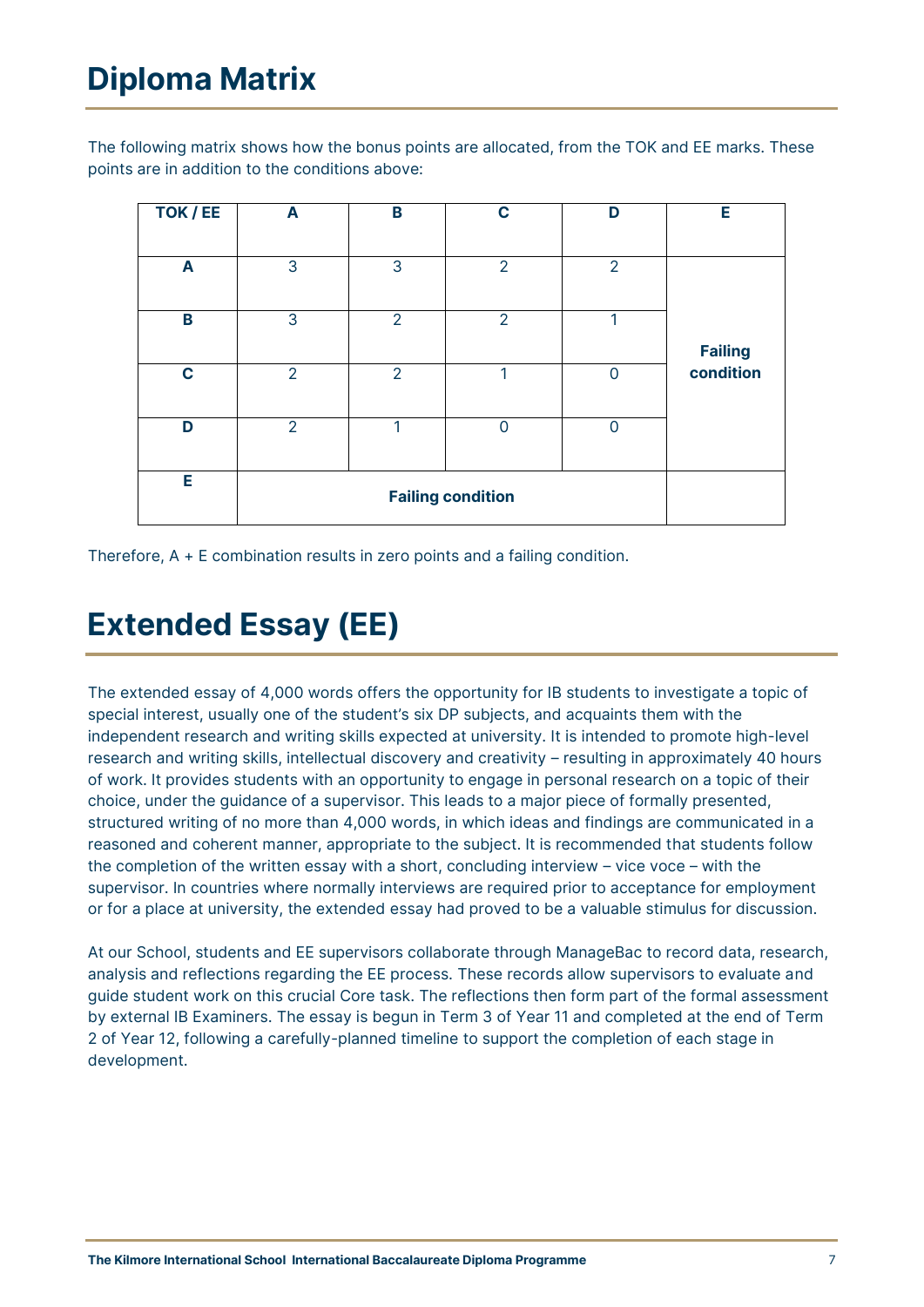# <span id="page-7-0"></span>Theory of Knowledge (TOK)

Theory of knowledge aims to develop each student's ability to think critically about the world around them and to ask questions about information and its sources. It encourages students to reflect on how knowledge in various disciplines is constructed, developed, tested, supported and challenged. We examine the strengths and weaknesses of knowledge claims in specific disciplines and what distinguishes, for example, scientific discovery from ethical understanding.

This is achieved through:

- Analysis of different ways of knowing, such as Reasoning; Sense perception; Language; Emotion; Faith
- Comparisons between the scope, underlying assumptions and methodologies of a range of knowledge areas - Natural sciences; Human science; History; Ethic; Religious knowledge systems; Mathematics; The arts

Along the way, we distinguish between personal and shared knowledge and look at the impact of concepts such as culture, evidence, authority and technology on what and how we know. Students are expected to apply these analytical skills to real life situations both within the school environment and in the wider world.

The TOK course is assessed through an exhibition and a 1600 word essay. This exhibition takes place at the end of Year 11 and assesses the ability of the student to apply TOK thinking in a personal manner. The essay, submitted at the start of Term 3, takes a more conceptual starting point.

### Academic Honesty

The IB upholds principles of academic honesty, which are seen as a set of values and skills that promote personal integrity and good practice in teaching, learning and assessment. Please see our School **website** for further information.

The IB organisation defines **academic misconduct** as behaviour (whether deliberate or inadvertent) that results in, or may result in, the candidate or any other candidate gaining an unfair advantage in one or more components of assessment. Plagiarism is defined as the representation, intentionally or unwittingly, of the ideas, words or work of another person without proper, clear and explicit acknowledgment.

These are both breaches to IB regulations and the **penalties are severe**, including a fail in the specific assessment component and no award of the IB Diploma.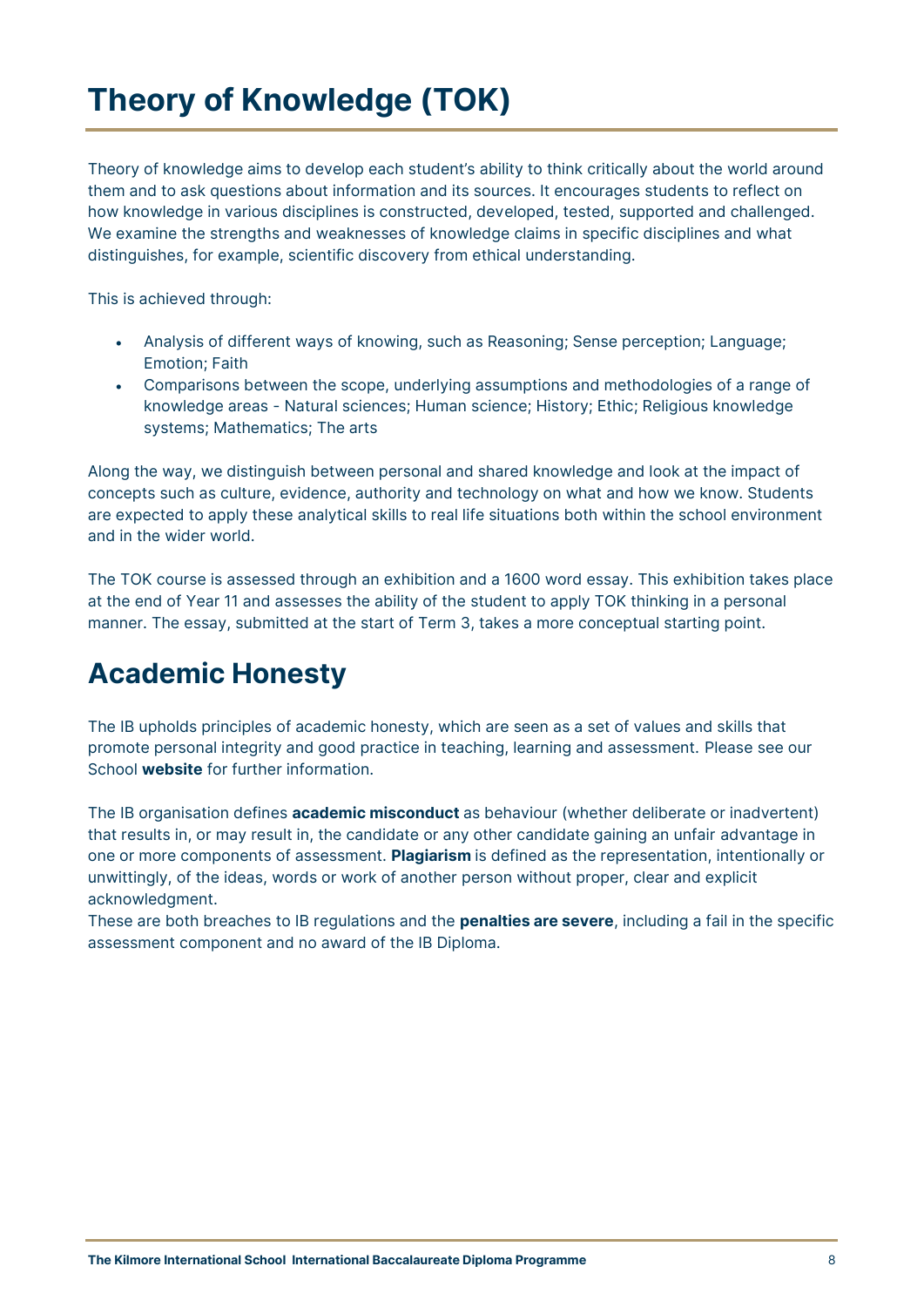# <span id="page-8-0"></span>Creativity, Activity, Service (CAS)

Creativity, Activity, Service is at the heart of the Diploma programme, involving students in a range of activities that take place alongside their academic studies throughout the IB Diploma Programme. The component's three strands, often interwoven with particular activities, are characterised as follows:

- Creativity arts and other experiences that involve creative thinking
- Activity physical exertion contributing to a healthy lifestyle, complementing academic work elsewhere in the IB Diploma Programme
- Service an unpaid and voluntary exchange that has a learning benefit for the student.

Creativity, Activity, Service (CAS) encourages students to be involved in activities as individuals and as part of a team that take place in local, national and international contexts. Creativity, Activity, Service enables students to enhance their personal and interpersonal development as well as their social and civic development, through experiential learning, lending an important counterbalance to the academic pressures of the rest of the IB Diploma Programme. It should be both challenging and enjoyable – a personal journey of self-discovery that recognises each student's individual starting point.

Activities should provide:

- real, purposeful activities, with significant outcomes
- personal challenge tasks must extend the student and be achievable in scope
- thoughtful consideration, such as planning, reviewing progress and reporting
- reflection on outcomes and personal learning.

Student completion of CAS is based on the achievement of the seven CAS learning outcomes realised through the student's commitment to his or her CAS programme over a period of 18 months. These learning outcomes articulate what a CAS student is able to do at some point during the programme. Through meaningful and purposeful CAS experiences, students develop the necessary skills, attributes and understandings to achieve the following seven learning outcomes:

- 1. Identify own strengths and develop areas for personal growth
- 2. Demonstrate that challenges have been undertaken, developing new skills in the process
- 3. Demonstrate how to initiate and plan a CAS experience
- 4. Show commitment to, and perseverance in, CAS experiences
- 5. Demonstrate the skills, and recognise the benefits, of working collaboratively
- 6. Demonstrate engagement with issues of global significance
- 7. Recognise and consider the ethics of choices and actions.

At our School, students enter CAS details on the ManageBac system, which is a central data base managed by students and monitored by teachers as CAS supervisors. Students reflect on their CAS programme regularly and these reflections allow teachers and supervisors to evaluate the quality of their experiences. All this, is in the aim of meeting the seven outcomes.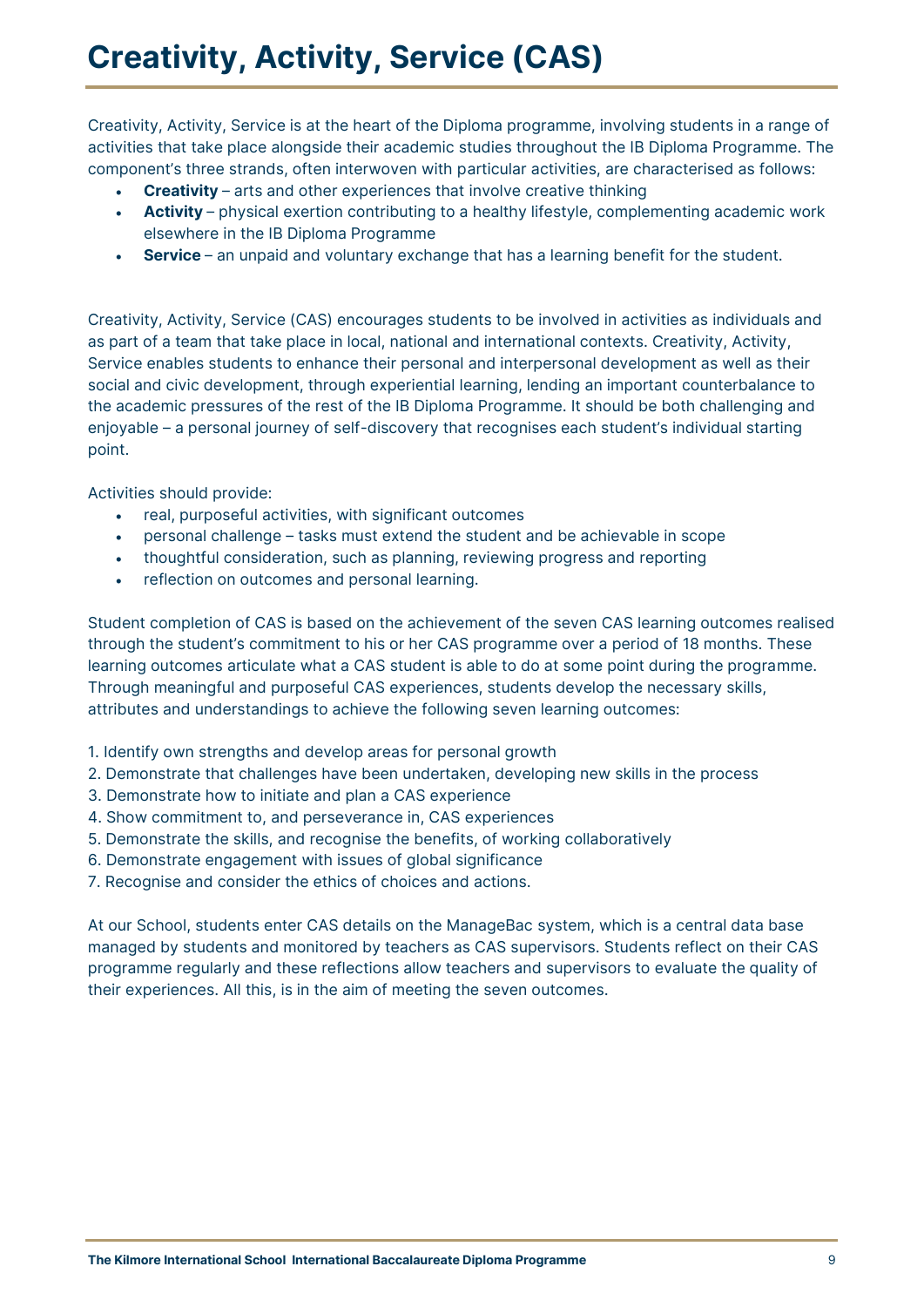### <span id="page-9-0"></span>**ManageBac**

Our School uses the ManageBac web-based organisational system to support the requirements of the Core (CAS, EE and TOK). Students are registered at the beginning of year 11 and are instructed explicitly during the Homeroom programme on how to engage with this system. Regular opportunities are provided to students to complete their entries and reflections.

The system facilitates the following:

- Recording of all CAS experiences and required reflections, evidence and supervisor approval
- Support for all students in the development and completion of their Extended Essay. This includes storage of all drafts, ideas, evidence and sources accessed in the research process. It also includes the required reflections and supervisor's comments that are uploaded to the IB Internal System for assessment
- A TOK space that allows students to communicate with teachers and peers as they develop their knowledge and ideas for the assessments tasks
- Space in all three Core areas for online communication that is web-based and therefore, not dependent on the school server. This communication is vital to the process of feedback, consultation and development
- A calendar that lists upcoming deadlines for all stages of the Core tasks
- A 'Files' section that contains subject guides and important information for students to access and refer to.

ManageBac operates with the student's chosen email address which allows International students to access it during term breaks. Students are strongly advised to make ManageBac a regular access point in their IBDP.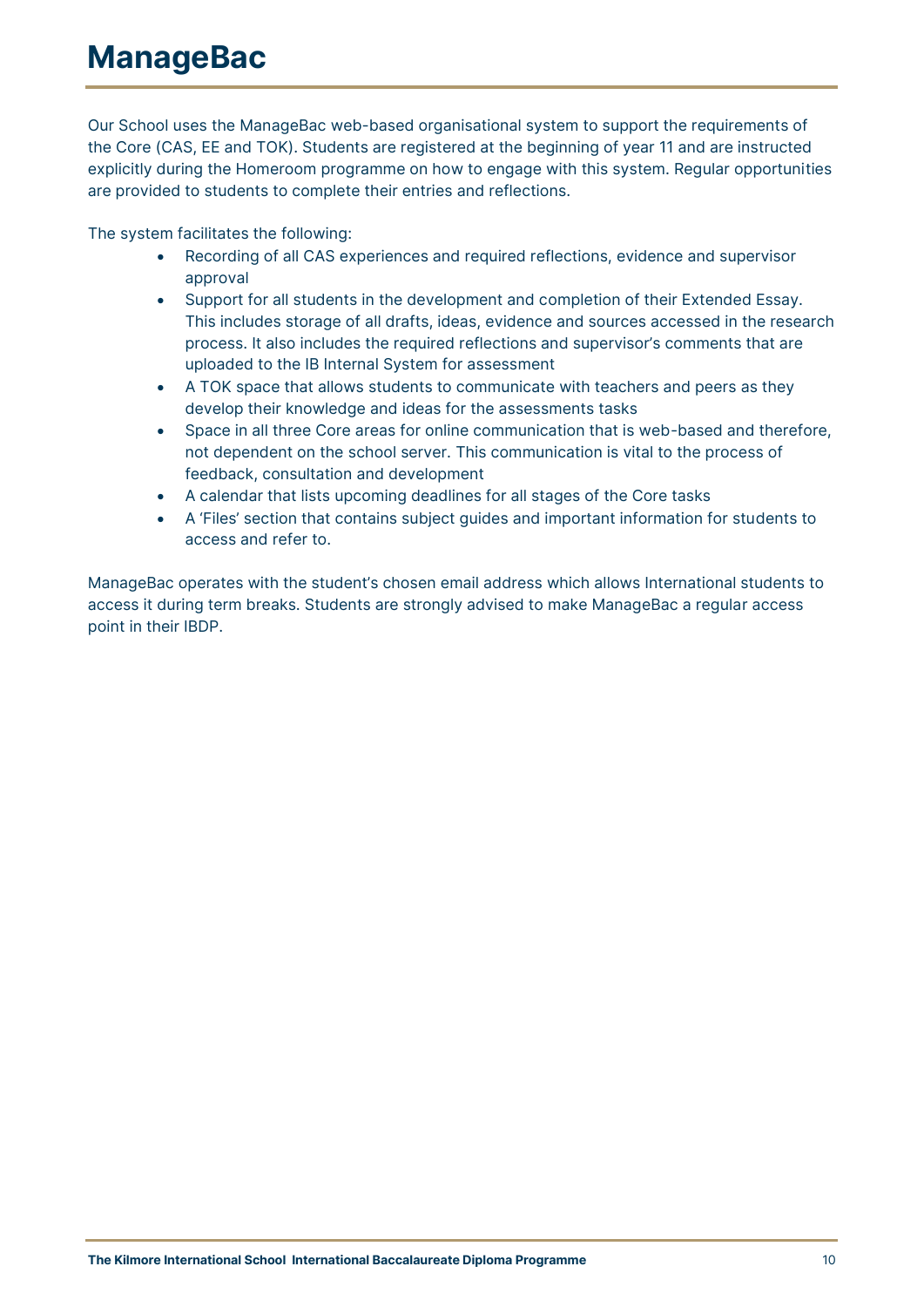<span id="page-10-0"></span>This document can be found in its entirety on our School [website.](https://www.kilmore.vic.edu.au/learning/the-international-baccalaureate/) It is a requirement that all students and parents undertaking the IBDP have read and understand these regulations.

The General Regulations document covers all matter relating to:

- External programming
- School-based programming
- Registration of candidates
- Collection of data by both the school and the IB for various purposes
- Matters of consent
- Qualifying for the IB
- Recognition of the diploma
- Issues of copyright and intellectual property
- Core requirements (Extended Essay, TOK, CAS)
- Qualifying for a bilingual diploma
- Failing conditions of the IBDP
- Learning inclusions and adverse circumstances
- Responses to Academic Misconduct
- Appeals process
- Representation in the IBDP.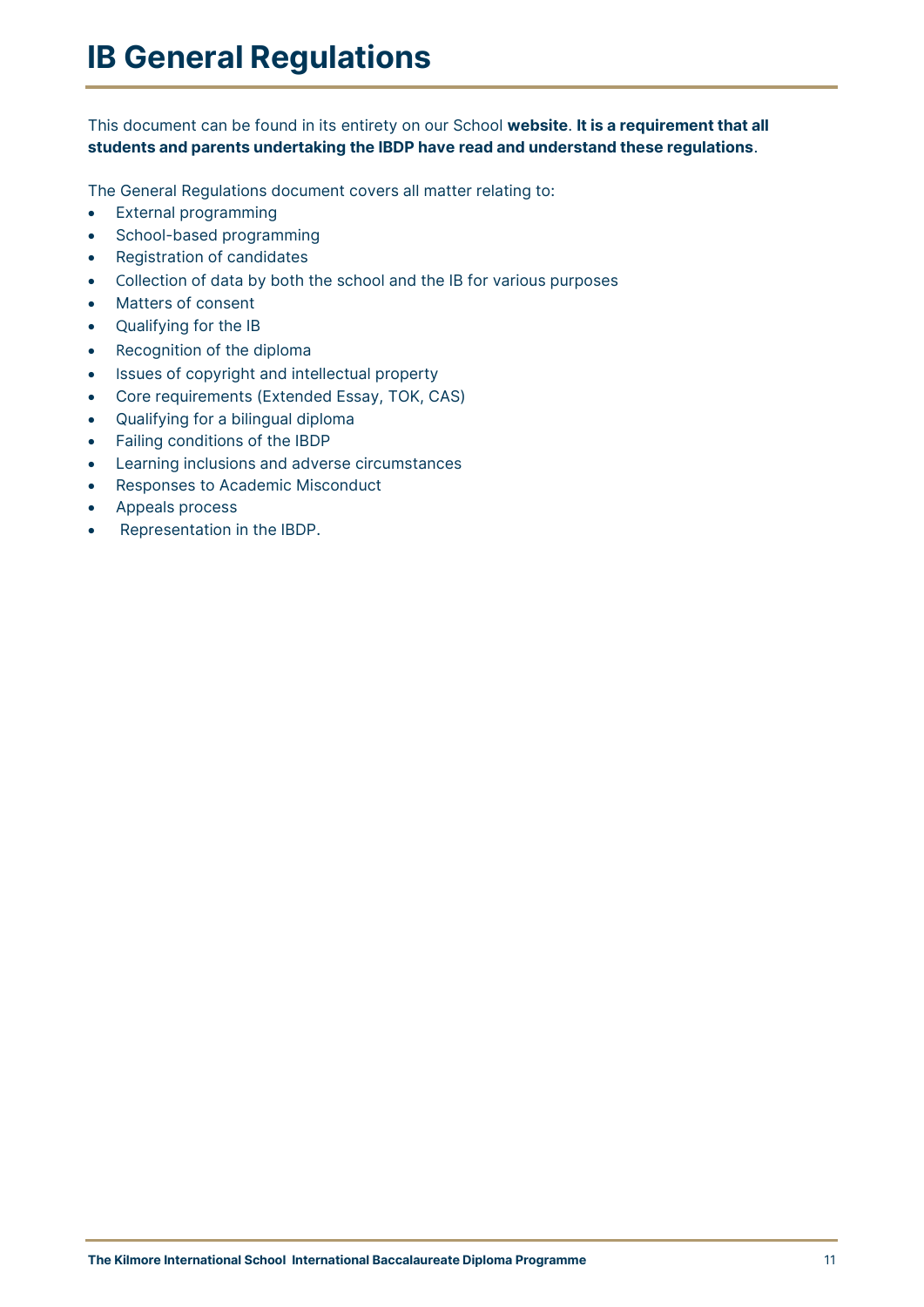## <span id="page-11-0"></span>Examinations and Assessments in the IBDP

While students in Pre-IB years complete examinations at the end of each semester, these examinations become more strongly aligned with IBDP final examinations in format and content. IB teachers use past papers in Years 11 and 12 to both support skill development and to assess progress and preparedness in the lead up to final examinations.

It is important to understand that some language subjects are examined in May not November. For this reason, Year 10 students actually commence their IBDP in this year. The benefit of commencing early and completing a subject in the May session is the time given to other subjects between May and November in Year 12.

The IB sets the final examination schedule and our School emulates this as closely as possible in Year 12 Mock exams at the end of Term 3, giving students a chance to structure their study time and wellbeing around the demands of the schedule. All subjects have more than one paper, at different times. These assess different areas of subject content and/or skill.

Assessments in the IBDP are referred to as classwork, Internal Assessment (IA) or External Assessment (EA). Classwork is assessed by subject teachers for school reports; IAs and EAs are developed for IB grades and are either moderated externally or assessed by external examiners entirely. We develop and publish a timeline of deadlines mostly relevant to Year 12 students that lists both the school's internal deadlines and the IB's fixed external deadlines. The school dates are often altered upon reflection to meet the needs of the cohort.

| IBO descriptors for the levels:    | The IB grades for Theory of Knowledge and the Extended Essay: |
|------------------------------------|---------------------------------------------------------------|
| $7$ = Excellent performance        | Grade A - Excellent performance                               |
| $6 = \text{Very good performance}$ | Grade B - Good performance                                    |
| $5 = Good performance$             | Grade C - Satisfactory performance                            |
| 4 = Satisfactory performance       | Grade D - Mediocre performance                                |
| $3$ = Mediocre performance         | Grade E - Elementary performance                              |
| $2 =$ Poor performance             |                                                               |
| $1 = \text{Very poor performance}$ |                                                               |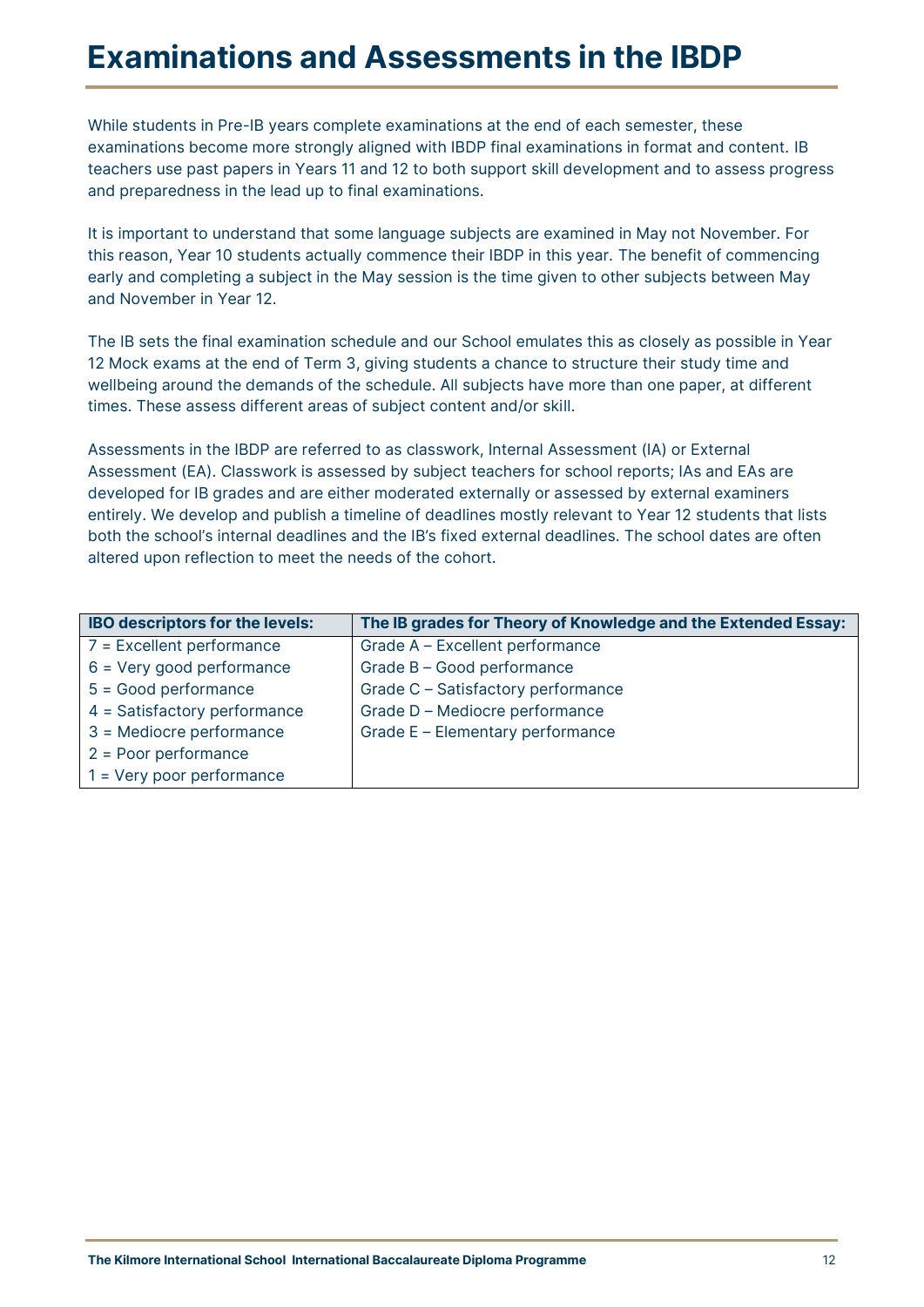<span id="page-12-0"></span>Students are subject to school-determined conditions for progression to the next year level. Promotion to the next year level at the end of year is not automatic. It is conditional upon a satisfactory conduct record and satisfactory academic progress.

Providing there is a satisfactory conduct record, students will be promoted to the next year level at year's end if they meet the following conditions:

- 1. All Approaches to Learning grades are "S", "G" or "E" none are "U".
- 2. Final examination results are satisfactory (see report comments).
- 3. GRADES:
	- There is a no grade 1 awarded in a subject/level
	- Grade 2 has not been awarded three or more times
- 4. An average grade of at least 4 in core subjects (excludes PE and Drama)

The student's report must indicate motivation and respect in the classroom and consistent completion of work tasks across subjects.

#### For students in IB I (Year 11) the following additional requirements must be met:

- 5. CAS at least 80 hours completed
- 6. Internal Assessment requirements met in all subjects
- 7. The Semester 2 report shows a total of at least 24 points, excluding TOK
- 8. A grade of D or better for TOK
- 9. Has completed the Group 4 Project

#### Academic Care (Homeroom support)

The Homeroom is a protected time at the start of each day during which teachers and students can share the news of the day, address organisational matters, develop academic relationships and foster mutual trust. In particular, each Friday morning is an extended session that facilitates the opportunities for greater attention to important issues in both the school and the life of the students. In years 11 and 12, the Homeroom programme addresses issues relevant to the IBDP as well as organisational support. Friday extended homeroom is an especially suitable time for students to be informed as a cohort about matter such as:

- IB General Regulations
- Academic Honesty
- CAS
- Extended Essay updates
- Examination procedures and regulations
- TOK assessment requirements
- Careers and VTAC requirements
- Scholarship applications

IBDP Homeroom teachers are experienced teachers of Year 11 and 12. They understand the demands of the IBDP and are well-suited to supporting students in their time-management and academic resilience. While year 11 students still require social-emotional development time during Homeroom, this time is most effective for Year 12 students in their completion of key tasks, of CAS/EE reflections and of scholarship and tertiary applications to meet external deadlines. The Homeroom teachers also take an active role in assisting the Heads of Year to monitor progress via the reporting process, advising students to attend targeted tutorials and helping them to develop action plans that address their academic needs.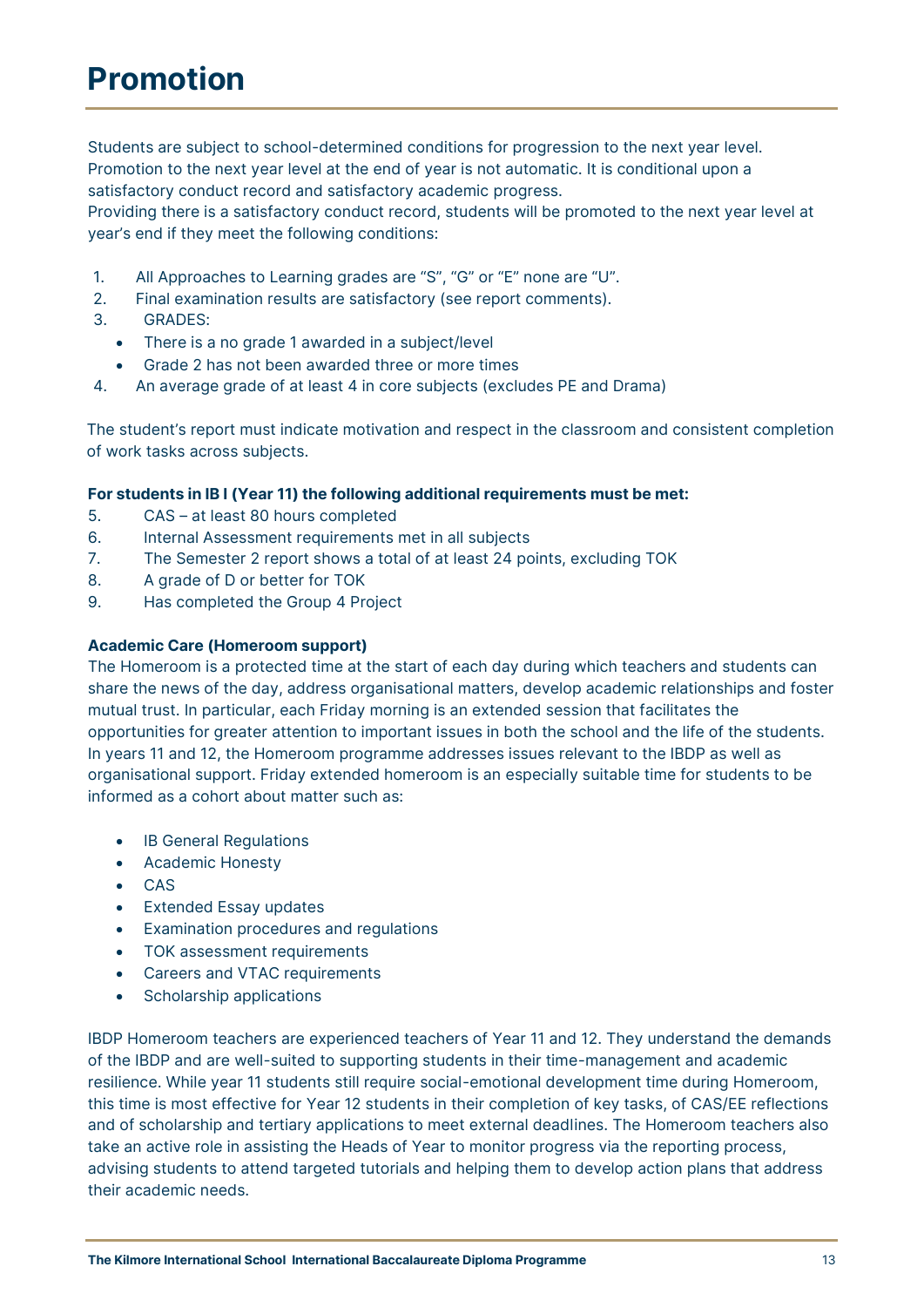A sample Homeroom schedule for Term 1 for Year 11 and 12:

| <b>Friday Extended</b> | Year <sub>12</sub>              | Year <sub>11</sub>        |
|------------------------|---------------------------------|---------------------------|
| <b>Assembly</b>        |                                 |                           |
|                        |                                 |                           |
|                        | Term <sub>1</sub>               |                           |
| Week <sub>1</sub>      | Combined - Housekeeping         |                           |
|                        | (Heads of Year, IBDPC, Careers) |                           |
|                        |                                 |                           |
| Week <sub>2</sub>      | Organisation for                | <b>CAS Kick-off</b>       |
|                        | the year                        | (CAS Coordinator)         |
|                        | (Head of                        |                           |
|                        | Teaching and                    |                           |
|                        | Learning)                       |                           |
| Week <sub>3</sub>      | <b>CAS Update</b>               | <b>Student Leaders</b>    |
|                        | (CAS                            | (Head of Year)            |
|                        | Coordinator)                    |                           |
| Week 4                 | <b>IB Housekeeping</b>          |                           |
|                        | (IBDPC)                         |                           |
|                        |                                 |                           |
| Week <sub>5</sub>      | <b>University</b>               | Organisation for          |
|                        | <b>Applications</b>             | the year                  |
|                        | (Careers)                       | (Head of Teaching         |
|                        | and Learning)                   |                           |
| Week <sub>6</sub>      | <b>Academic Honesty</b>         |                           |
|                        | (IBDPC)                         |                           |
|                        |                                 |                           |
| Week 7                 | <b>IB Learner Profile</b>       | <b>IB Learner Profile</b> |
|                        | (Head of Year)                  | (Head of Year)            |
|                        |                                 |                           |
| Week 8                 | Camp                            | Camp information          |
|                        | information                     | (Head of Year)            |
|                        | (Head of Year)                  |                           |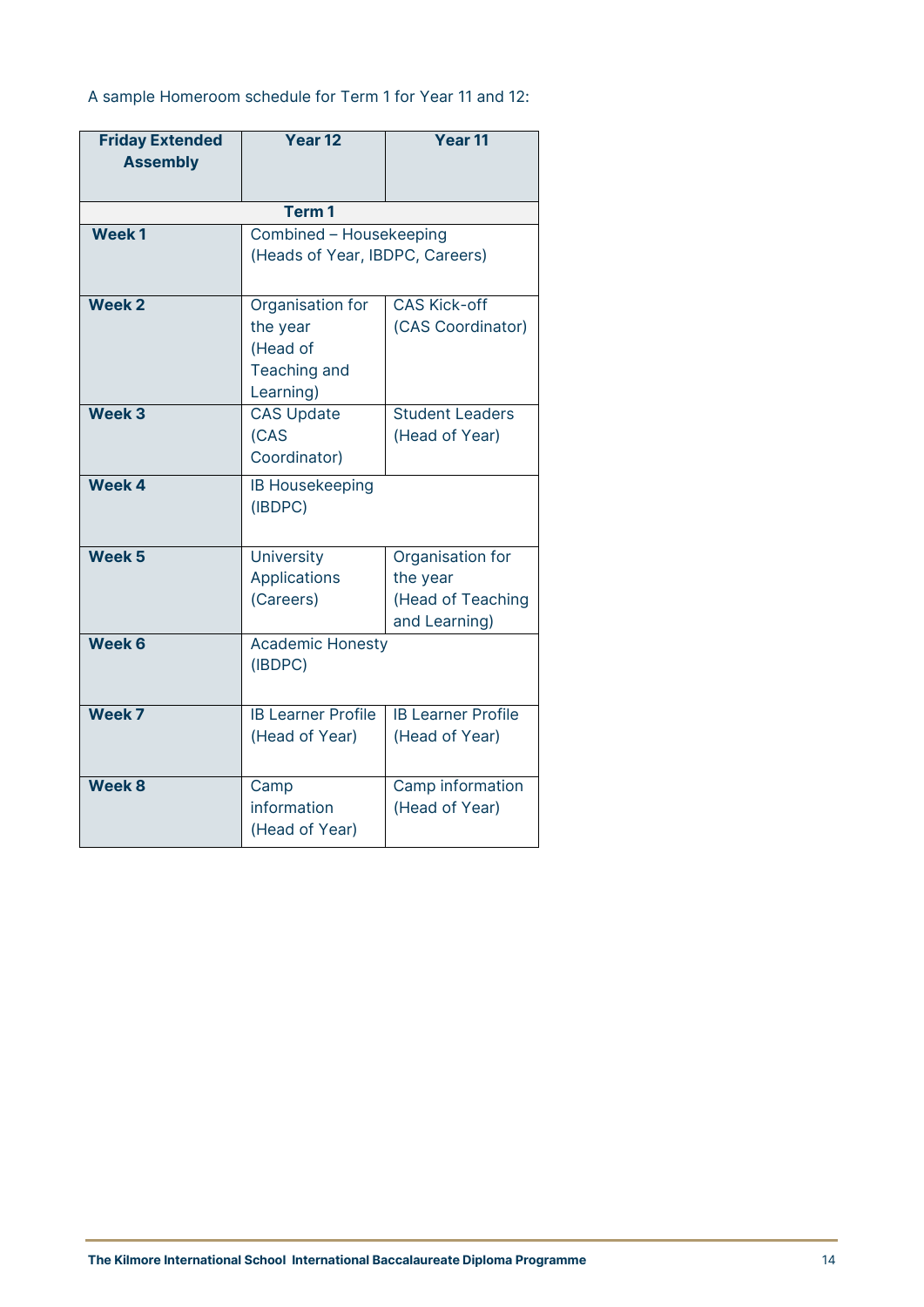### <span id="page-14-0"></span>2022 IB Deadlines calendar

This document is prepared in collaboration with Heads of Learning to create a balanced and informative structure for students to complete tasks in an organised and effective manner. The approach to organisation is modelled by staff who also follow this calendar, upholding professional standards and commitment to excellence.

The calendar reflects opportunities for the development, as well as the submission, of IBDP components in a timely manner. It aims to respect the importance of all subjects equally and the students' entitlement to opportunity and goal achievement.

This document is shared with students via Teams and is on display in the IB centre (IBC) to encourage independence in organisational matters. It is also published to the School website, as current as possible.

### <span id="page-14-1"></span>Extra support

Faculty aim to treat IBDP students as young adults rather than children. We strive to create in the IB Centre (IBC) a place of learning and security, where our young adults are supported, challenged, and nurtured on their path though their academic programme.

When the DP is not running smoothly, students are:

- Encouraged to attend tutorials
- Scheduled by their Homeroom Teacher and/or Wellbeing Leader into compulsory tutorials based on their academic performance in specific subjects
- Where relevant or necessary, supported via Individual Education Plans that cater for special needs. These are always informed by IB policy and we seek IB approval for any measures or compensations that may impact on IB assessment procedures
- Referred to the Wellbeing Centre for personal support in emotional or organisational matters
- Referred by subject teachers to Friday after school sessions called 'Supervised Study'. While these sessions might be perceived in younger years as punitive 'detentions', they are now calm environments where students work to achieve targeted goals before the end of the week.

Staff aim to communicate with parents/guardians via Operoo and SEQTA to ensure academic or wellbeing issues are raised in a timely manner. Open and honest contact is valued in the school/family partnership.

Parents/guardians are encouraged to email teachers to clarify or raise issues and to seek information relevant to the student's progress.

The IBO recognises that some students require extra support for situations or conditions beyond their control. The Access and Inclusion team works with the Adverse Circumstances team to determine the most effective and equitable accommodations to suggest so that all students are ensured the best opportunity for academic and personal success.

While we encourage your regular contact with the subject teacher or Homeroom teacher to discuss specific matters, dealing with more significant or serious issues requires more formal attention. The process of application for this support is as follows:

- 1. Contact the Head of Year or IBDP coordinator to raise a significant matter
- 2. Provide as much information as possible or known